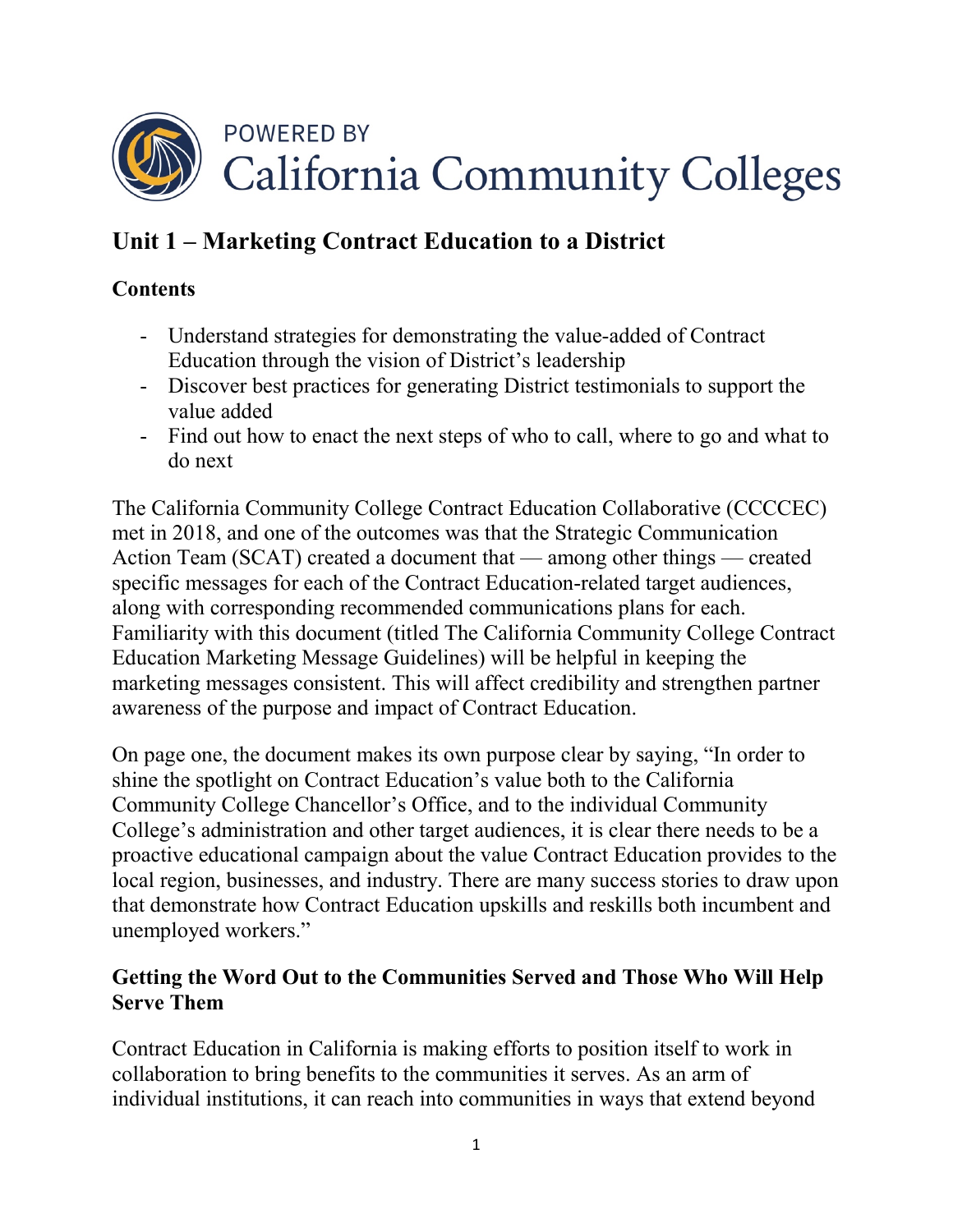what the for-credit branches of each institution can do. In this way, local and regional business and industries, and the individuals they employ or could employ, can be beneficiaries of Contract Education's efforts.

# **Overall Strategy of Getting the Message Out**

#### *Identification of strategy goals*

For Contract Education to be effective in its reach, people communicated to should understand:

- Contract Education's purpose and methods of working;
- Contract Education's array of services;
- Contract Education's impacts on stakeholders from individuals to regions;
- How to work and partner with Contract Education;
- The role they can play helping Contract Education be successful; and
- What Contract Education partners have accomplished to date and why it matters.

For this to happen, a simple strategy should be implemented:

*Purpose of the strategy and what it would look like if it's succeeding* When CCCCEC decides what it is they want to accomplish with the marketing, they can create a strategy. That strategy would include:

#### *Identification of key audiences*

Each relevant target audience for these key messages must be identified — and they were in the SCAT document. They included:

Internal Group 1 – The Chancellor's Office, Sector Navigators and Deputy Sector Navigators Internal Group 2 – District Business Office, College Foundation, Administration, College President Internal Group 3 – Deans/VPs, CE Staff and Faculty Internal Group 4 – Current Trainers, Prospective Trainers, both off campus and on External Group 1 – Local Businesses, Prospective Clients External Group 2 – Past Clients External Group 3 – Current clients External Group 4 – Workforce Investment/Development Boards, Chambers,

Local/State/Government Agencies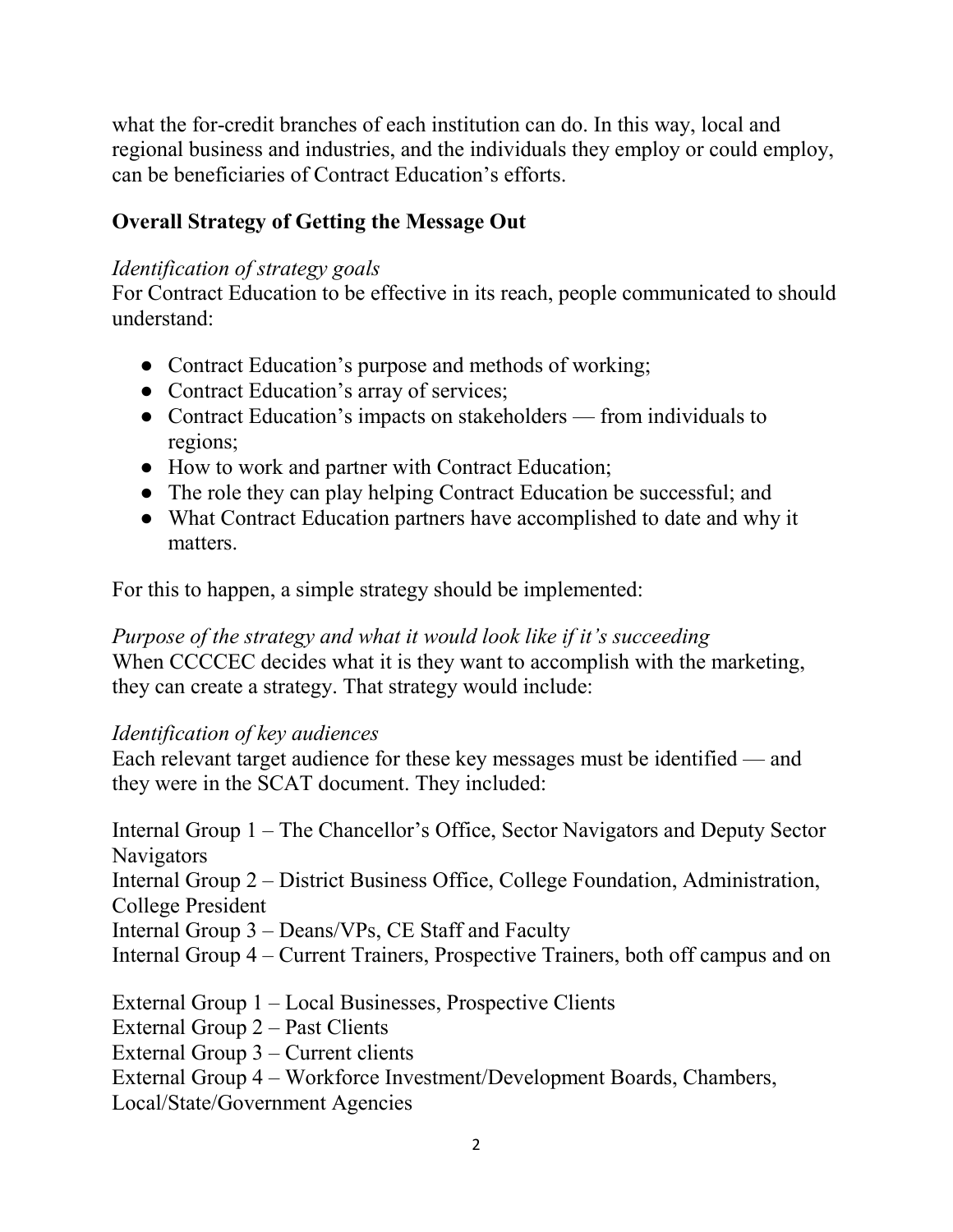External Group 5 – Funders (potential and current) External Group 6 – Media

### *Tuning the messages for the audience*

Each of these key audiences should receive a message tuned to their own particular needs, interests and communications channel preferences. As usual, the focus of the communication should be, "What's in it for us?" That is, the communications strategy should express its messages in a way that:

- Relates Contract Education to the audience's own purpose;
- Tells how Contract Education is structurally related to the audience (separate from, a part of, etc.);
- Relates Contract Education to the audience's own goals and metrics of success; and
- Tells how Contract Education is similar to, different from, or complementary to the audience's role in achieving shared goals.

#### *Appropriate distribution channels for this audience*

An example of this is found on page seven of the document, where the document addresses the target audience of Deans, VPs, Staff and Faculty:

"Attend appropriate meetings and provide updates on CCCCEC's work. Sponsor initiatives associated with training and consulting services. Ask to be on agenda to provide specialized training when appropriate. Provide website links and maintain current success stories to support one another's websites. Host open houses at individual CE units to showcase CE training's support of College's FTES goals or tie in with a specific college's goal). Email success stories directly to Deans, Vice Presidents, CE staff and faculty. Work with the individual college's marketing department to maintain good relationships and obtain print space in the college newsletters and publications. Upload our statewide data results to a website. Work closely with CTE Deans. Join the local regional college consortia and participate in SWP committees. Provide a quarterly report to Deans and Vice Presidents detailing CE's self-sustaining numbers. Maintain one-on-one relationships."

#### *A marketing strategy time-and-task-line*

As always, there needs to be at least a simple outreach plan that includes:

• What needs to be done, when, and by whom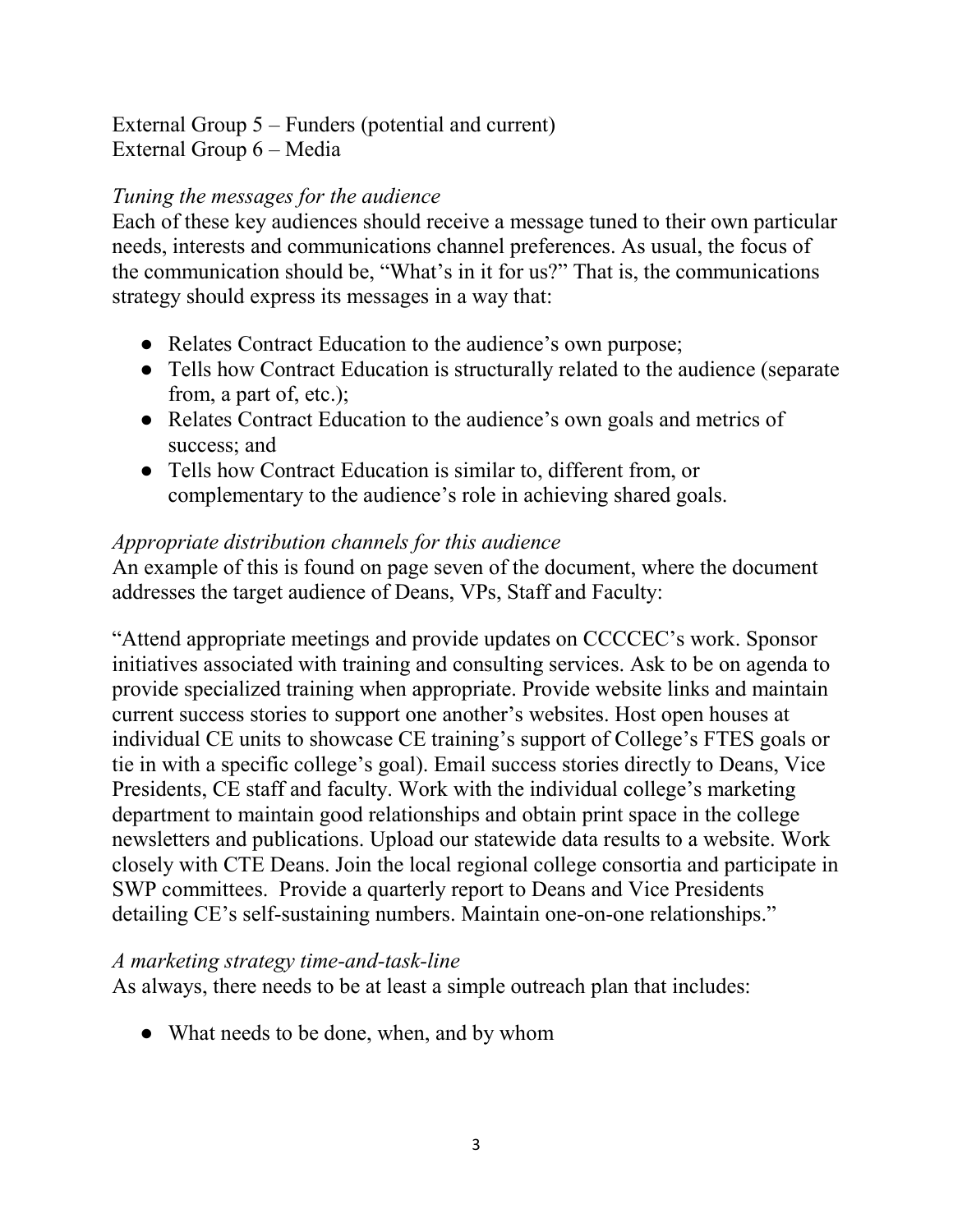# *A way to create consistency in the messaging*

In all integrated marketing campaigns, there needs to be message consistency across channels. The CCCCE Collaborative Marketing Message Guidelines paper aims to do just that, so all people involved in marketing messages or face-to-face meetings should be conversant in the contents of the paper. Regular communication between the SCAT team would also allow for check in on what's being learned as marketing progresses in regard to which points seem to be clear and which are causing confusion and therefore should be 'tuned.'

### *Assessment of impact of the marketing*

Those involved should share stories among themselves on what impact the marketing is having and what's being learned and accomplished. This means that someone needs to be assigned to manage this process. This need not be complicated. There could also be two to three simple metrics for assessing impact and making decisions on next marketing steps.

### **How to Demonstrate Value Added of Contract Education**

Strategies for demonstrating the value Contract Education adds:

- Decide what the shared goals of Contract Education and the partner institutions are;
- Decide which metrics or anecdotes prove that Contract Education is contributing to those shared goals;
- Provide specific, concrete and when possible *measurable* proof of impact;
- Educate district leadership about those contributions in such a way that they can ask questions and get clear about what's actually happening. Aim for excitement; and
- Use story-telling whenever possible. Keys to good stories are:

**Simple**: Find the core of any idea. You need to prioritize your ideas. Providing 10 arguments to a public is doomed to fail since people will not be able to remember them all. Be a master of exclusion and stick to the core.

**Unexpected:** Grab people's attention by surprising them. You need to disrupt people's expectations with counterintuitive surprise. Generate interest and curiosity to endure your idea.

**Concrete:** Make sure an idea can be grasped and remembered later. Explain in terms of human actions and use sensory information. Use concrete images and proverbs.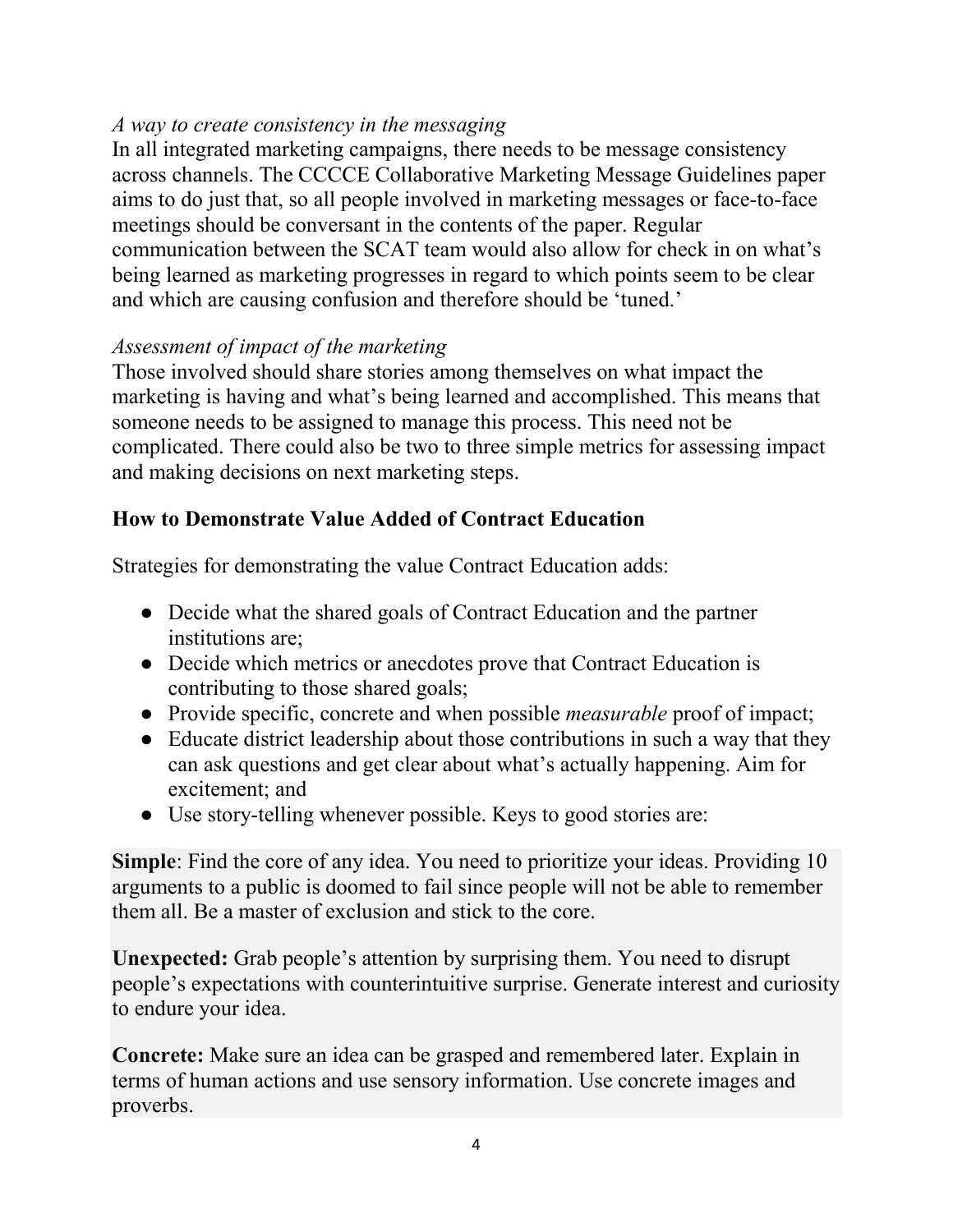**Credible:** Give an idea believability. Look for ways to help people test your ideas for themselves.

**Emotional:** Help people see<sup>[1](#page-4-0)</sup> the importance of an idea. Let people feel something. Research shows that people are more likely to make a charitable gift to a single needy individual than to an entire impoverished region.

**Stories:** Empower people to use an idea through narrative. Tell stories. Hearing stories acts as a kind of mental flight simulator, preparing us to respond more quickly and effectively.

## **Generating District Testimonials to Make the Point**

Using the model mentioned above of Contract Education generating proof of value through actual progress, ask Contract Education partners to create testimonials for distribution. The best testimonials will come from satisfied customers.

Using the story-based marketing tips above (notice the first letter of each tip spells SUCCESS) create marketing copy with details that are in alignment with the CCCCE Collaborative Messaging Guidelines content.

Distribute these using the strategy outlined above. Aim for consistency. Use repetition across several channels—in person presentations, email campaigns, print media cameos, video clips and social media.

# **Moving Forward from There**

Once the marketing campaign is mid-implementation, the Contract Education staff should begin to meet with relevant parties to strengthen:

- Contract business and sales;
- Collaboration opportunities;
- Partner engagement The more engaged they are, the more business you will get. Shared solutions are usually more productive and more widely talked-about; and
- Engagement in marketing by all of the 10 audiences listed in the CCCCE document.

 $\overline{\phantom{a}}$ 

<span id="page-4-0"></span><sup>1</sup> From *Made to Stick*, by Chip and Dan Heath.